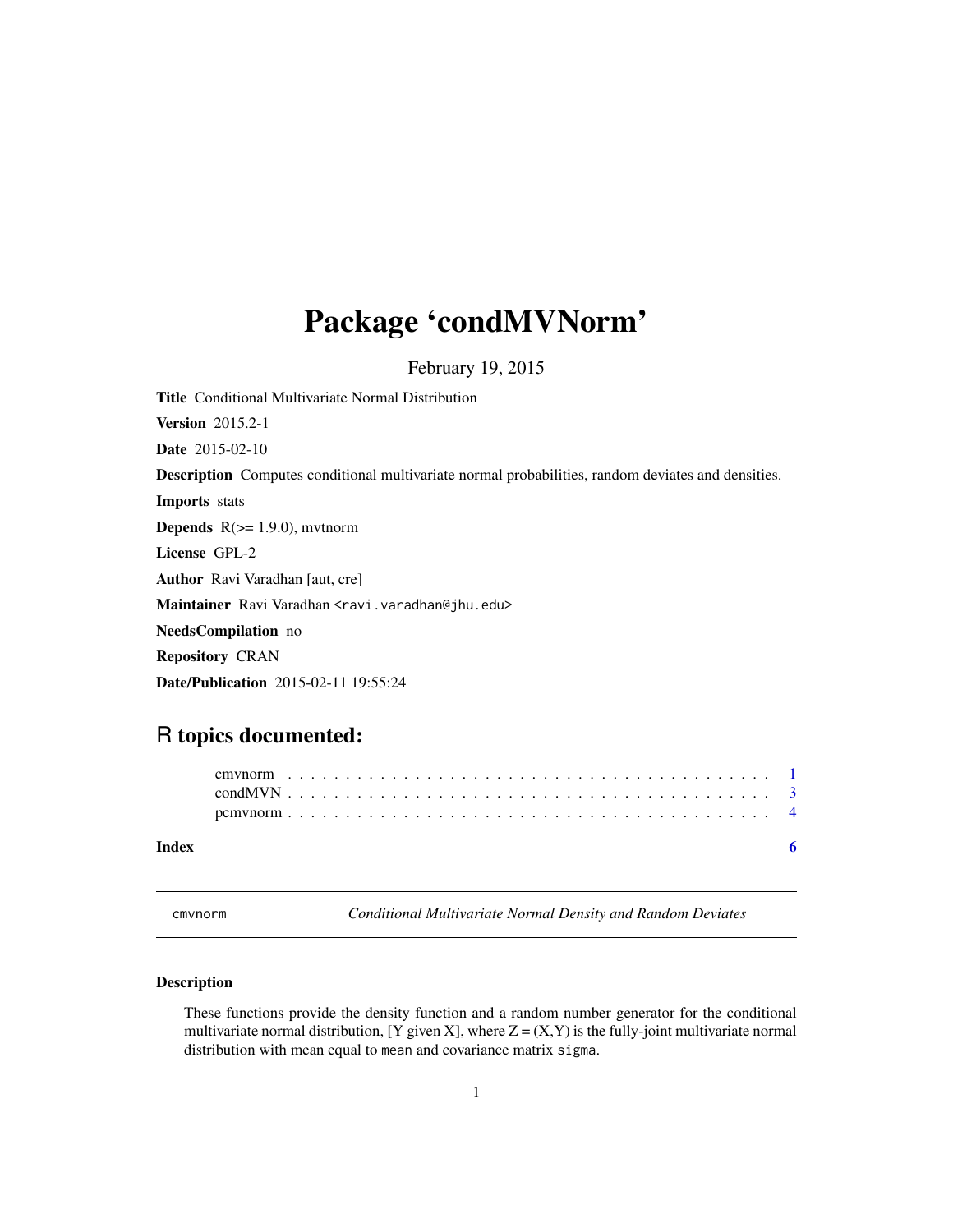#### <span id="page-1-0"></span>Usage

```
dcmvnorm(x, mean, sigma, dependent.ind, given.ind,
X.given, check.sigma=TRUE, log = FALSE)
rcmvnorm(n, mean, sigma, dependent.ind, given.ind,
X.given, check.sigma=TRUE,
method=c("eigen", "svd", "chol"))
```
### Arguments

| X             | vector or matrix of quantiles of Y. If $x$ is a matrix, each row is taken to be a<br>quantile.                                                                                                                                                                                                      |
|---------------|-----------------------------------------------------------------------------------------------------------------------------------------------------------------------------------------------------------------------------------------------------------------------------------------------------|
| n             | number of random deviates.                                                                                                                                                                                                                                                                          |
| mean          | mean vector, which must be specified.                                                                                                                                                                                                                                                               |
| sigma         | a symmetric, positive-definte matrix of dimension n x n, which must be speci-<br>fied.                                                                                                                                                                                                              |
| dependent.ind | a vector of integers denoting the indices of dependent variable Y.                                                                                                                                                                                                                                  |
| given.ind     | a vector of integers denoting the indices of conditioning variable X.                                                                                                                                                                                                                               |
| X.given       | a vector of reals denoting the conditioning value of X. When both given. ind<br>and X.given are missing, the distribution of Y becomes Z[dependent.ind]                                                                                                                                             |
| check.sigma   | logical; if TRUE, the variance-covariance matrix is checked for appropriateness<br>(symmetry, positive-definiteness). This could be set to FALSE if the user knows<br>it is appropriate.                                                                                                            |
| log           | logical; if TRUE, densities d are given as $log(d)$ .                                                                                                                                                                                                                                               |
| method        | string specifying the matrix decomposition used to determine the matrix root<br>of sigma. Possible methods are eigenvalue decomposition ("eigen", default),<br>singular value decomposition ("svd"), and Cholesky decomposition ("chol").<br>The Cholesky is typically fastest, not by much though. |

#### See Also

[pcmvnorm](#page-3-1), [pmvnorm](#page-0-1), [dmvnorm](#page-0-1), [qmvnorm](#page-0-1)

#### Examples

```
# 10-dimensional multivariate normal distribution
n < -10A <- matrix(rnorm(n^2), n, n)
A <- A %*% t(A)
# density of Z[c(2,5)] given Z[c(1,4,7,9)]=c(1,1,0,-1)
dcmvnorm(x=c(1.2,-1)), mean=rep(1,n), sigma=A,
dependent.ind=c(2,5), given.ind=c(1,4,7,9),
X.given=c(1,1,0,-1))
dcmvnorm(x=-1, mean=rep(1,n), sigma=A, dep=3, given=c(1,4,7,9,10), X=c(1,1,0,0,-1))
dcmvnorm(x=c(1.2,-1), mean=rep(1,n), sigma=A, dep=c(2,5))
```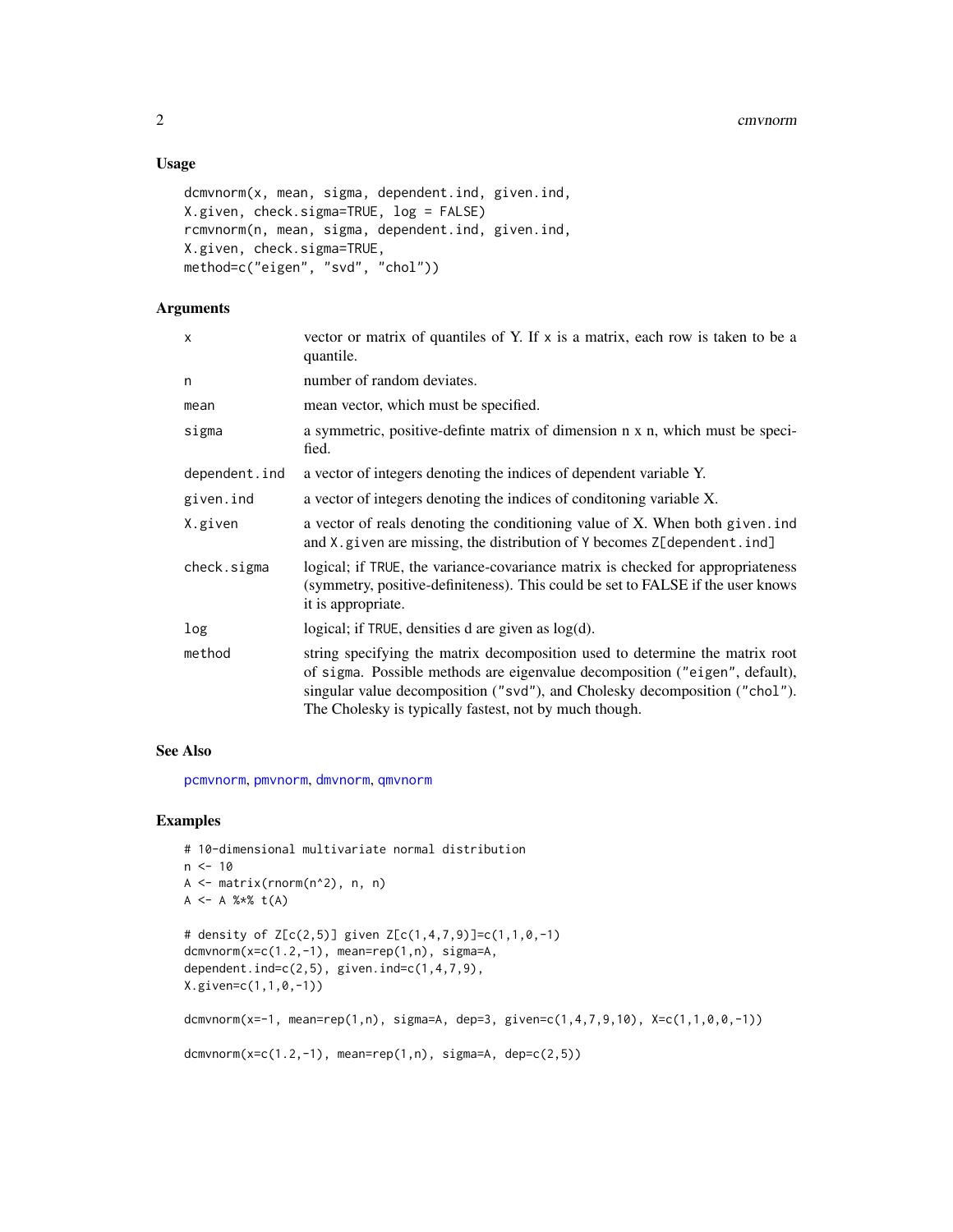```
# gives an error since `x' and `dep' are incompatibe
#dcmvnorm(x=-1, mean=rep(1,n), sigma=A, dep=c(2,3),
# given=c(1,4,7,9,10), X=c(1,1,0,0,-1))
rcmvnorm(n=10, mean=rep(1,n), sigma=A, dep=c(2,5),
given=c(1,4,7,9,10), X=c(1,1,0,0,-1),
method="eigen")
rcmvnorm(n=10, mean=rep(1,n), sigma=A, dep=3,
given=c(1,4,7,9,10), X=c(1,1,0,0,-1),
method="chol")
```
condMVN *Conditional Mean and Variance of Multivariate Normal Distribution*

#### Description

These functions provide the conditional mean and variance-covariance matrix of  $[Y]$  given  $X$ ], where  $Z = (X, Y)$  is the fully-joint multivariate normal distribution with mean equal to mean and covariance matrix sigma.

#### Usage

condMVN(mean, sigma, dependent.ind, given.ind, X.given, check.sigma=TRUE)

#### Arguments

| mean vector, which must be specified.                                                                                                                                                    |
|------------------------------------------------------------------------------------------------------------------------------------------------------------------------------------------|
| a symmetric, positive-definite matrix of dimension n x n, which must be speci-<br>fied.                                                                                                  |
| a vector of integers denoting the indices of dependent variable Y.                                                                                                                       |
| a vector of integers denoting the indices of conditioning variable X.                                                                                                                    |
| a vector of reals denoting the conditioning value of X. When both given. ind<br>and X. given are missing, the distribution of Y becomes Z[dependent.ind]                                 |
| logical; if TRUE, the variance-covariance matrix is checked for appropriateness<br>(symmetry, positive-definiteness). This could be set to FALSE if the user knows<br>it is appropriate. |
|                                                                                                                                                                                          |

#### See Also

[dcmvnorm](#page-0-2), [pcmvnorm](#page-3-1), [pmvnorm](#page-0-1), [dmvnorm](#page-0-1), [qmvnorm](#page-0-1)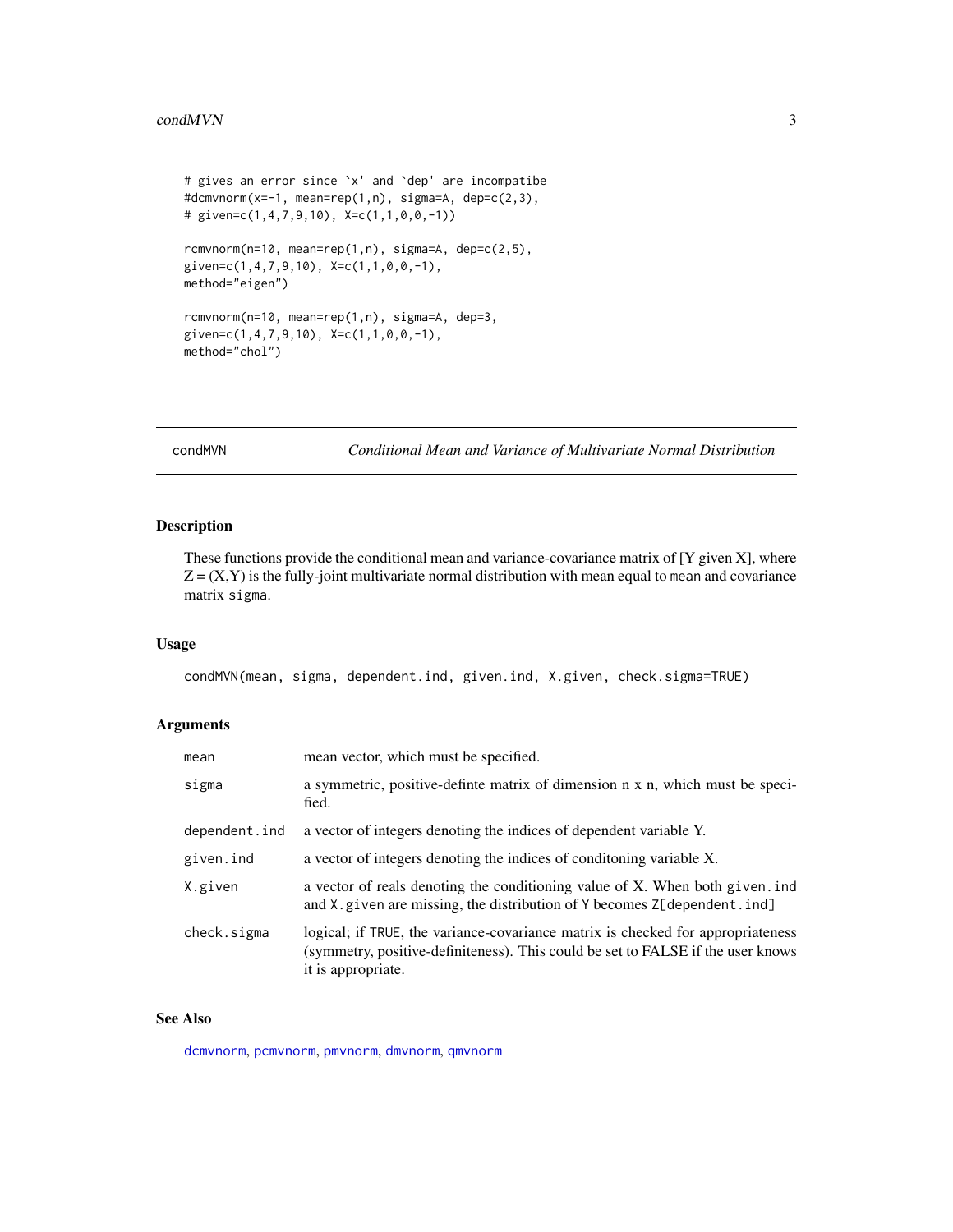#### Examples

```
# 10-dimensional multivariate normal distribution
n < -10A <- matrix(rnorm(n^2), n, n)
A \leq -A %*% t(A)condMVN(mean=rep(1,n), sigma=A, dependent=c(2,3,5), given=c(1,4,7,9),X.given=c(1,1,0,-1))condMVN(mean=rep(1,n), sigma=A, dep=3, given=c(1,4,7,9), X=c(1,1,0,-1))
```
<span id="page-3-1"></span>

```
pcmvnorm Conditional Multivariate Normal Distribution
```
#### Description

Computes the distribution function of the conditional multivariate normal, [Y given X], where Z  $=$   $(X,Y)$  is the fully-joint multivariate normal distribution with mean equal to mean and covariance matrix sigma.

#### Usage

```
pcmvnorm(lower=-Inf, upper=Inf, mean, sigma,
dependent.ind, given.ind, X.given,
check.\sigmasigma=TRUE, algorithm = GenzBretz(), ...)
```
#### Arguments

| lower         | the vector of lower limits of length n.                                                                                                                                                  |
|---------------|------------------------------------------------------------------------------------------------------------------------------------------------------------------------------------------|
| upper         | the vector of upper limits of length n.                                                                                                                                                  |
| mean          | the mean vector of length n.                                                                                                                                                             |
| sigma         | a symmetric, positive-definte matrix, of dimension n x n, which must be speci-<br>fied.                                                                                                  |
| dependent.ind | a vector of integers denoting the indices of the dependent variable Y.                                                                                                                   |
| given.ind     | a vector of integers denoting the indices of the conditioning variable X.                                                                                                                |
| X.given       | a vector of reals denoting the conditioning value of X. When both given ind<br>and X.given are missing, the distribution of Y becomes Z[dependent.ind]                                   |
| check.sigma   | logical; if TRUE, the variance-covariance matrix is checked for appropriateness<br>(symmetry, positive-definiteness). This could be set to FALSE if the user knows<br>it is appropriate. |
| algorithm     | an object of class GenzBretz, Miwa or TVPACK specifying both the algorithm to<br>be used as well as the associated hyper parameters.                                                     |
| $\ddots$      | additional parameters (currently given to GenzBretz for backward compatibility<br>issues).                                                                                               |

<span id="page-3-0"></span>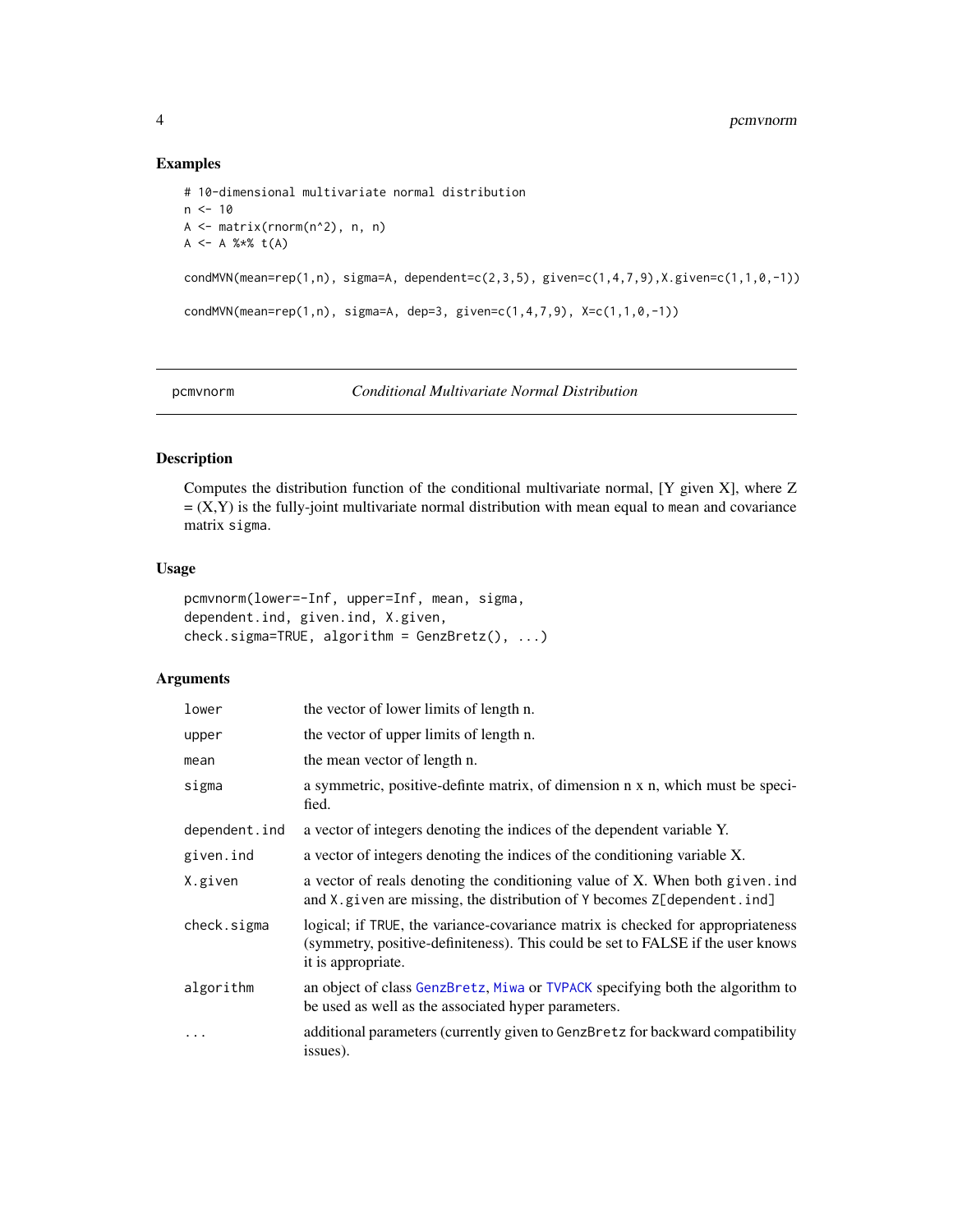#### <span id="page-4-0"></span>pcmvnorm 5

#### Details

This program involves the computation of multivariate normal probabilities with arbitrary correlation matrices.

#### Value

The evaluated distribution function is returned with attributes

| error | estimated absolute error and |
|-------|------------------------------|
| msg   | status messages.             |

#### See Also

[dcmvnorm](#page-0-2), [rcmvnorm](#page-0-2), [pmvnorm](#page-0-1).

#### Examples

 $n < -10$ A <- matrix(rnorm(n^2), n, n)  $A \leq -A$  %\*%  $t(A)$ 

pcmvnorm(lower=-Inf, upper=1, mean=rep(1,n), sigma=A, dependent.ind=3, given.ind=c(1,4,7,9,10), X.given=c(1,1,0,0,-1))

```
pcmvnorm(lower=-Inf, upper=c(1,2), mean=rep(1,n),
sigma=A, dep=c(2,5), given=c(1,4,7,9,10),
X=c(1,1,0,0,-1))
```

```
pcmvnorm(lower=-Inf, upper=c(1,2), mean=rep(1,n), sigma=A,
dep=c(2,5))
```